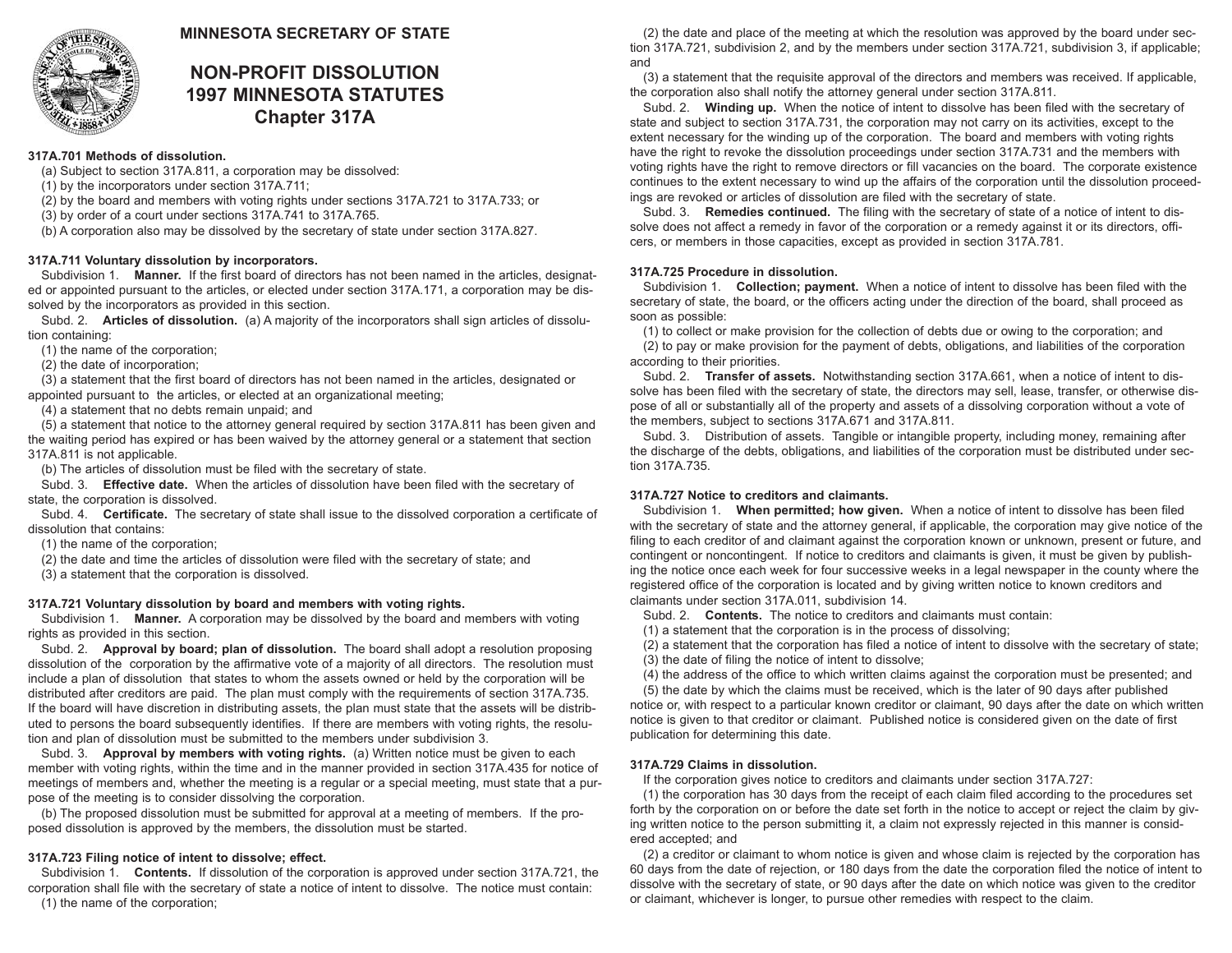#### **317A.730 Statute of limitations.**

Subdivision 1. **Corporations that give notice.** If the corporation gives notice to creditors and claimants under section 317A.727:

(1) the claim of a creditor or claimant to whom notice is given who fails to file a claim according to the procedures set forth by the corporation on or before the date set forth in the notice is subject to section 317A.781; and

(2) the claim of a creditor or claimant that is rejected by the corporation under section 317A.729 is subject to section 317A.781 if the creditor or claimant does not begin legal, administrative, or arbitration proceedings with respect to the claim during the period set forth in section 317A.729, clause (2).

Subd. 2. **Other corporations.** If the corporation does not give notice to creditors and claimants under section 317A.727, the claim of a creditor or claimant who does not begin legal, administrative, or arbitration proceedings concerning the claim within two years after the date of filing the notice of intent to dissolve is subject to section 317A.781.

#### **317A.731 Revocation of dissolution proceedings.**

Subdivision 1. **Generally.** Dissolution proceedings begun under section 317A.721 may be revoked before the articles of dissolution are filed as provided in this section.

Subd. 2. **Revocation by board.** The board may adopt a resolution revoking the proposed dissolution by the affirmative vote of a majority of all directors. If there are members with voting rights, the resolution must be submitted to the members under subdivision 3.

Subd. 3. **Approval by members with voting rights.** Written notice must be given to the members with voting rights within the time and in the manner provided in section 317A.435 for notice of meetings of members and must state that a purpose of the meeting is to consider the advisability of revoking the dissolution proceedings. The proposed revocation must be submitted to the members at the meeting. If the proposed revocation is approved by the members with voting rights, the dissolution proceedings are revoked.

Subd. 4. **Effective date; effect.** Revocation of dissolution proceedings is effective when a notice of revocation is filed with the secretary of state. After the notice is filed, the corporation may resume business. If notice to the attorney general has been given under section 317A.811, the notice of revocation also must be given to the attorney general on or before the time that it is filed with the secretary of state.

#### **317A.733 Articles of dissolution; certificate of dissolution; effect.**

Subdivision 1. **Articles; when filed.** Articles of dissolution for a corporation dissolving under section 317A.721 must be filed with the secretary of state after compliance with section 317A.811, if applicable, and:

(1) the payment of claims of known creditors and claimants has been made or provided for;

(2) if the corporation has given notice to creditors and claimants in the manner provided in section 317A.727:

(i) the 90-day period in section 317A.727, subdivision 2, clause (5), has expired and the payment of claims of the creditors and claimants filing a claim within that period has been made or provided for; or

(ii) the longer of the periods described in section 317A.729, clause (2), has expired; or, in all other cases;

(3) the two-year period described in section 317A.730 has expired.

Subd. 2. **Contents of articles.** The articles of dissolution must state:

(a)(1) whether notice has been given to the creditors and claimants of the corporation in the manner provided in section 317A.727 and, if notice has been given, the last date on which the notice was given and: (i) that the payment of the creditors and claimants filing a claim within the 90-day period set forth in section 317A.727, subdivision 2, clause (5), has been made or provided for; or (ii) the date on which the longer of the periods described in section 317A.729, clause (2), expired; or

(2) if notice was not given and articles of dissolution are being filed under subdivision 1, clause (1), that the debts, obligations, and liabilities of the corporation have been paid and discharged or that adequate provisions have been made for them;

(b) that the remaining assets of the corporation have been distributed under section 317A.735 or that adequate provision has been made for the distribution;

(c) that there are no pending legal, administrative, or arbitration proceedings by or against the corporation, or that adequate provision has been made for the satisfaction of a judgment, order, or decree that may be entered against it in a pending proceeding; and

(d) if applicable, that notice to the attorney general required by section 317A.811 has been given and the waiting period has expired or has been waived by the attorney general.

Subd. 3. **Effective date.** When the articles of dissolution have been filed with the secretary of state, the corporation is dissolved.

Subd. 4. **Certificate.** The secretary of state shall issue to the dissolved corporation a certificate of dissolution that contains:

(1) the name of the corporation;

(2) the date and time the articles of dissolution were filed with the secretary of state; and

(3) a statement that the corporation is dissolved.

#### **317A.735 Distribution of assets.**

Subdivision 1. **General.** In performing their duties under section 317A.725, the board, or the officers acting under the direction of the board, shall distribute the assets of the corporation in the following order of priority:

(1) distribution of assets received and held for a special use or purpose under subdivision 2;

(2) payment of costs and expenses of the dissolution proceedings, including attorney fees and disbursements;

(3) payment of debts, obligations, and liabilities of the corporation;

(4) distribution of assets pursuant to articles or bylaws of the dissolving corporation or the rules or canons of another organization under subdivision 3; and

(5) distribution of remaining assets under subdivision 4.

Subd. 2. **Special use or purpose.** Assets of the corporation may not be diverted from the uses and purposes for which the assets have been received and held, or from the uses and purposes expressed or intended by the original donor.

Subd. 3. **Articles, bylaws, or another organization.** Where the articles or bylaws of the dissolving corporation, or the rules or canons of another organization by which the dissolving corporation is bound, provide for a particular distribution of the assets of the dissolving corporation, the assets must be distributed accordingly.

Subd. 4. **Remainder.** The distribution of assets held for or devoted to a charitable or public use or purpose is subject to section 501B.31.

#### **317A.741 Supervised voluntary dissolution.**

After the notice of intent to dissolve has been filed with the secretary of state and before a certificate of dissolution has been issued, the corporation, the attorney general, or, for good cause, a creditor or at least 50 members with voting rights or ten percent of the members with voting rights, whichever is less, may apply to a court within the county in which the registered office of the corporation is located to have the dissolution conducted or continued under the supervision of the court under sections 317A.751 to 317A.765.

#### **317A.751 Judicial intervention; equitable remedies or dissolution.**

Subdivision 1. **General; when permitted.** A court may grant equitable relief it considers just and reasonable in the circumstances or may dissolve a corporation and liquidate its assets and business as provided in this section.

Subd. 2. **Supervised voluntary dissolution.** A court may grant equitable relief in a supervised voluntary dissolution under section 317A.741.

Subd. 3. **Action by director or members with voting rights.** A court may grant equitable relief in an action by a director or at least 50 members with voting rights or ten percent of the members with voting rights, whichever is less, when it is established that:

(1) the directors or the persons having the authority otherwise vested in the board are deadlocked in the management of the corporate affairs, the members cannot break the deadlock, and the corporation or the parties have not provided for a procedure to resolve the dispute;

(2) the directors or those in control of the corporation have acted fraudulently, illegally, or in a manner unfairly prejudicial toward one or more members in their capacities as members, directors, or officers;

(3) the members of the corporation are so divided in voting power that, for a period that includes the time when two consecutive regular meetings were held, they have failed to elect successors to directors whose terms have expired or would have expired upon the election and qualification of their successors;

(4) the corporate assets are being misapplied or wasted; or

(5) the period of duration as provided in the articles has expired and has not been extended as provided in section 317A.801.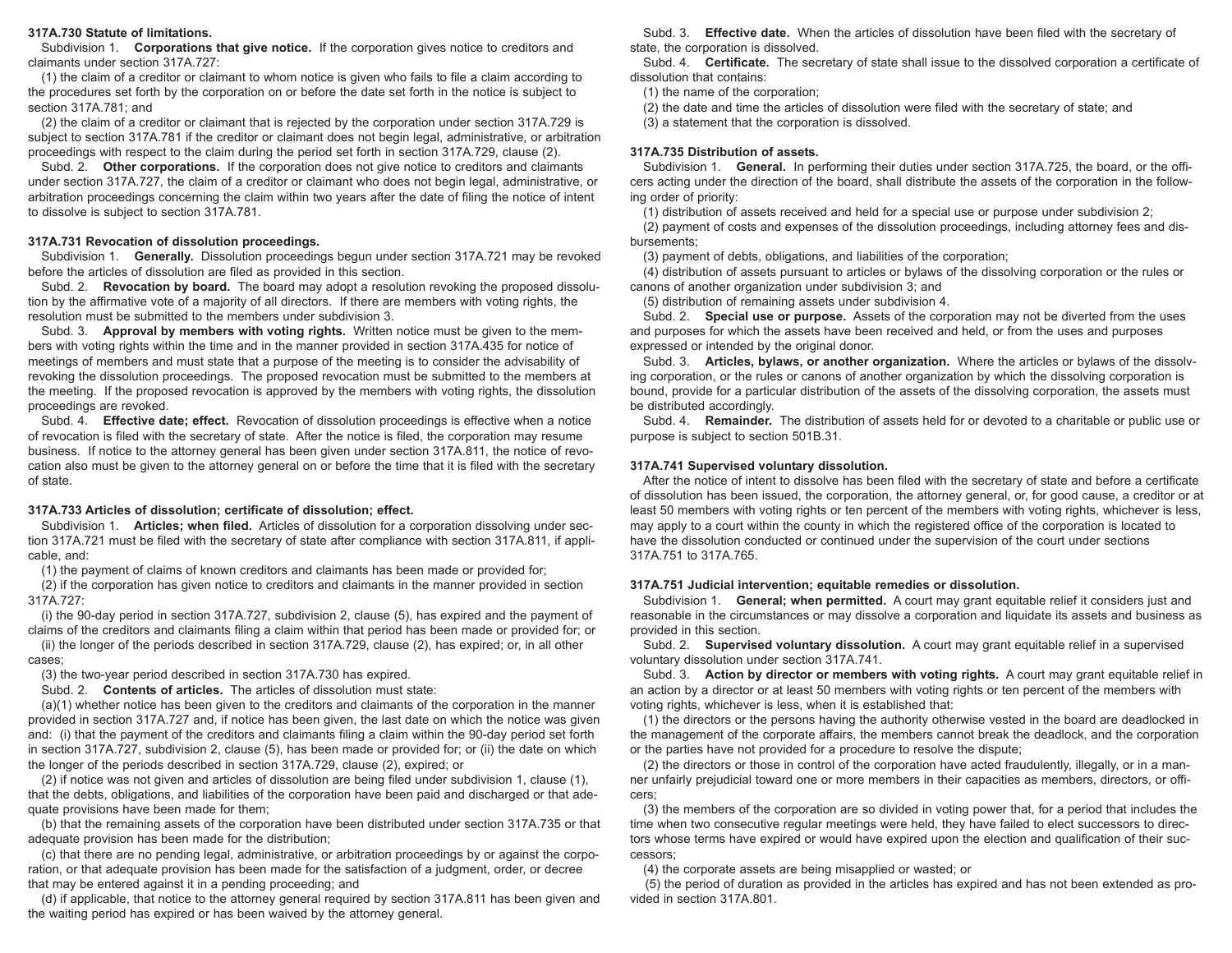Subd. 4. **Action by creditor.** A court may grant equitable relief in an action by a creditor when:

(1) the claim of the creditor has been reduced to judgment and an execution on it has been returned unsatisfied; or

(2) the corporation has admitted in writing that the claim of the creditor is due and owing and it is established that the corporation cannot pay its debts in the ordinary course of its activities.

Subd. 5. **Action by attorney general.** A court may grant equitable relief in an action by the attorney general when

it is established that:

(1) the articles and certificate of incorporation were obtained through fraud;

(2) the corporation should not have been formed under this chapter;

(3) the corporation failed to comply with the requirements of sections 317A.021 to 317A.155 essential to incorporation under or election to become governed by this chapter;

(4) the corporation has flagrantly violated a provision of this chapter, has violated a provision of this chapter more than once, or has violated more than one provision of this chapter;

(5) the corporation has engaged in an unauthorized act, contract, conveyance, or transfer or has exceeded its powers;

(6) the corporation has acted, or failed to act, in a manner that constitutes surrender or abandonment of the corporate purpose, franchise, privileges, or enterprise;

(7) the corporation has liabilities and obligations exceeding the corporate assets;

(8) the period of corporate existence has ended without extension;

(9) the corporation has failed for a period of 90 days to pay fees, charges, or penalties required by this chapter;

(10) the corporation has failed for a period of 30 days after changing its registered office to file with the secretary of state a statement of the change;

(11) the corporation has answered falsely or failed to answer a reasonable written interrogatory from the secretary of state, the attorney general, the commissioner of human services, commissioner of commerce, or commissioner of revenue, to the corporation, its officers, or directors;

(12) the corporation has solicited property and has failed to use it for the purpose solicited; or

(13) the corporation has fraudulently used or solicited property.

Subd. 6. **Condition of corporation.** In determining whether to order equitable relief or dissolution under this section, the court shall consider the financial condition of the corporation but may not refuse to order equitable relief or dissolution solely on the ground that the corporation is solvent.

Subd. 7. **Dissolution as remedy.** In deciding whether to order dissolution, the court shall consider whether lesser relief suggested by one or more parties, such as any form of equitable relief or a partial liquidation, would be adequate to permanently relieve the circumstances established under subdivision 3, 4, or 5. Lesser relief may be ordered if it would be appropriate under the facts and circumstances of the case.

Subd. 8. **Expenses.** If the court finds that a party to a proceeding brought under this section has acted arbitrarily, vexatiously, or otherwise not in good faith, it may award reasonable expenses, including attorneys fees and disbursements, to any of the other parties.

Subd. 9. **Venue; parties.** Proceedings under this section must be brought in a court within the county in which the registered office of the corporation is located. It is not necessary to make members parties to the action or proceeding unless relief is sought against them personally.

## **317A.753 Procedure in involuntary or supervised voluntary dissolution.**

Subdivision 1. **Action before hearing.** In dissolution proceedings the court may issue injunctions, appoint receivers with powers and duties the court directs, take other actions required to preserve the corporate assets wherever located, and carry on the business of the corporation until a full hearing can be held.

Subd. 2. **Notice to attorney general; intervention.** When a proceeding involving a corporation described in section 317A.811, subdivision 1, is begun, the court shall order that a copy of the petition be served on the attorney general. In all proceedings under this section, the attorney general has a right to participate as a party.

Subd. 3. **Action after hearing.** After a full hearing has been held, upon whatever notice the court directs to be given to the parties to the proceedings and to other parties in interest designated by the court, the court may appoint a receiver to collect the corporate assets. A receiver has authority, subject to the order of the court, to continue the business of the corporation and to sell, lease, transfer, or otherwise dispose of all or any of the assets of the corporation at a public or private sale.

Subd. 4. **Discharge of obligations.** The assets of the corporation or the proceeds resulting from a sale, lease, transfer, or other disposition must be applied in the following order of priority to the payment and discharge of:

(1) the costs and expenses of the dissolution proceedings, including attorneys fees and disbursements;

(2) debts, taxes, and assessments due the United States, the state of Minnesota and their subdivisions, and other states and their subdivisions, in that order;

(3) claims duly proved and allowed to employees under the workers' compensation act, provided that claims under this clause are not allowed if the corporation carried workers' compensation insurance, as provided by law, at the time the injury was sustained;

(4) claims, including the value of compensation paid in a medium other than money, duly proved and allowed to employees for services performed within three months preceding the appointment of the receiver, if any; and

(5) other claims duly proved and allowed.

Subd. 5. **Remainder.** After payment of the expenses of receivership and claims of creditors duly proved, the remaining assets, if any, must be distributed as provided in section 317A.735.

#### **317A.755 Qualifications of receivers; powers.**

Subdivision 1. **Qualifications.** A receiver must be a natural person or a domestic corporation or a foreign corporation authorized to transact business in this state. A receiver shall give bond as directed by the court with the sureties required by the court.

Subd. 2. **Powers.** A receiver may sue and defend in courts as receiver of the corporation. The court appointing the receiver has exclusive jurisdiction of the corporation and its property.

#### **317A.759 Filing claims in proceedings to dissolve.**

Subdivision 1. **Filing may be required.** In a proceeding under section 317A.751 to dissolve a corporation, the court may require creditors and claimants of the corporation to file their claims under oath with the court administrator or with the receiver in a form prescribed by the court.

Subd. 2. **Date; claims barred.** If the court requires the filing of claims, it shall fix a date, which may not be less than 120 days from the date of the order, as the last day for the filing of claims, and shall prescribe the notice of the fixed date that must be given to creditors and claimants. Before the fixed date, the court may extend the time for filing claims. Creditors and claimants failing to file claims on or before the fixed date may be barred, by order of court, from claiming an interest in or receiving payment out of the assets of the corporation.

## **317A.763 Decree of dissolution.**

Subdivision 1. **Procedure; when entered.** In an involuntary or supervised voluntary dissolution, the court shall provide for the discharge of obligations and the distribution of the assets as set forth in section 317A.753, subdivision 4, and shall enter a decree dissolving the corporation.

Subd. 2. **Effective date.** When the decree dissolving the corporation has been entered, the corporation is dissolved.

## **317A.765 Filing decree.**

After the court enters a decree dissolving a corporation, the court administrator shall cause a certified copy of the decree to be filed with the secretary of state. The secretary of state may not charge a fee for filing the decree.

#### **317A.771 Deposit with state treasurer of amount due certain persons.**

Upon dissolution of a corporation, the part of the assets distributable to a person who is unknown or cannot be found, or who is under disability, if there is no person legally competent to receive it, must be reduced to money and deposited with the state treasurer. The amount deposited is appropriated to the state treasurer and must be paid over to the person, upon proof satisfactory to the state treasurer of a right to payment.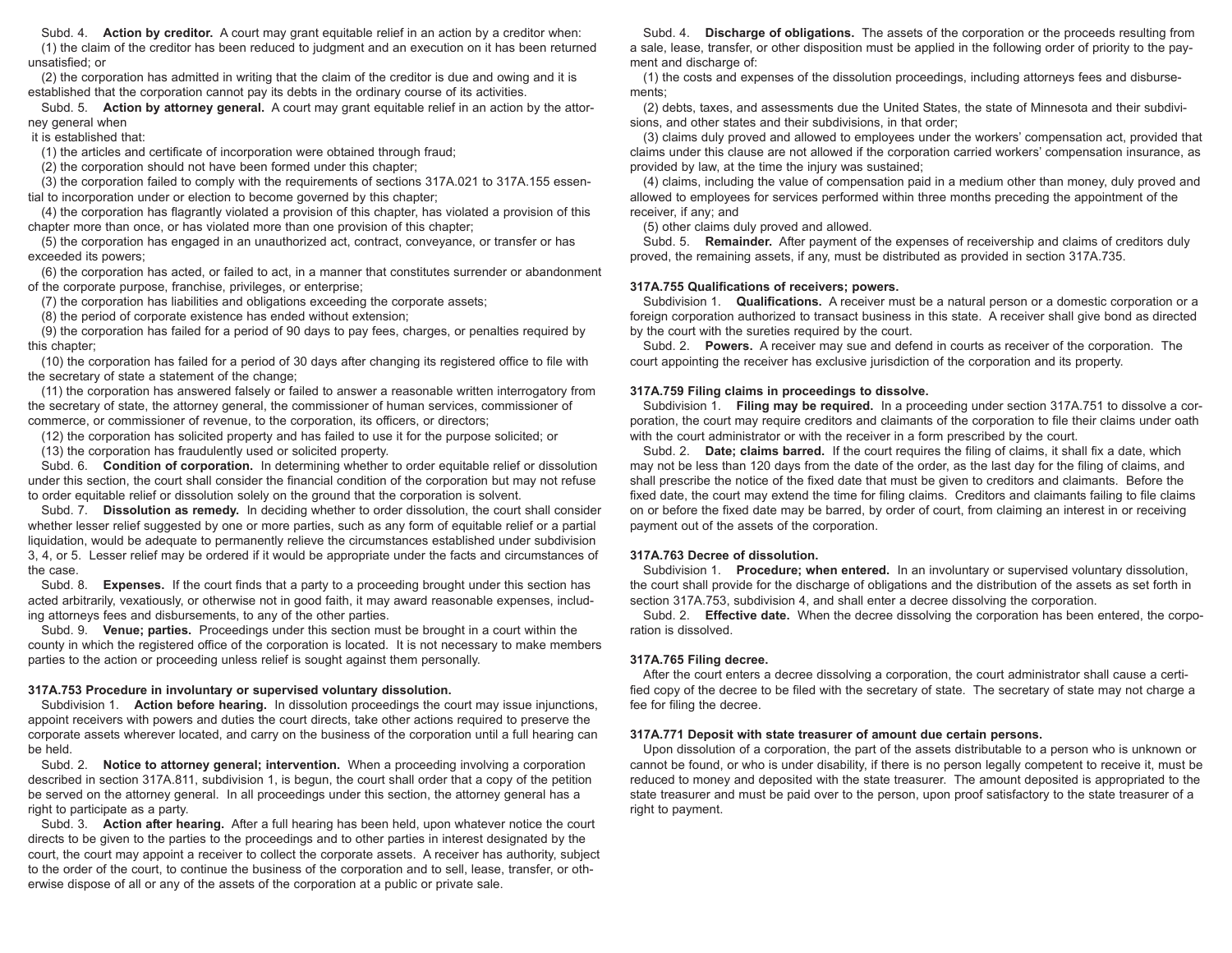## **317A.781 Claims barred; exceptions.**

Subdivision 1. **Claims barred.** A person who is or becomes a creditor or claimant at any time before, during, or following the conclusion of dissolution proceedings, who does not file a claim or pursue a remedy in a legal, administrative, or arbitration proceeding within the time provided in section 317A.730, 317A.741, 317A.751, or 317A.759, or has not begun a legal, administrative, or arbitration proceeding before the beginning of the dissolution proceedings, and a person claiming through or under the creditor or claimant, is barred from suing on that claim or otherwise realizing upon or enforcing it, except as provided in this section.

Subd. 2. **Claims reopened.** Within one year after articles of dissolution have been filed with the secretary of state under section 317A.733, subdivision 1, clause (1) or (2), or a decree of dissolution has been entered, a creditor or claimant who shows good cause for not having previously filed the claim may apply to a court in this state to allow a claim against the corporation to the extent of undistributed assets.

Subd. 3. **Claims permitted.** Debts, obligations, and liabilities incurred during dissolution proceedings must be paid or provided for by the corporation before the distribution of assets under section 317A.735. A person to whom this kind of debt, obligation, or liability is owed but not paid may pursue any remedy against the officers or directors of the corporation before the expiration of the applicable statute of limitations. This subdivision does not apply to dissolution under the supervision or order of a court.

#### **317A.783 Right to sue or defend after dissolution.**

After a corporation has been dissolved, its former officers, directors, or members with voting rights may assert or defend, in the name of the corporation, a claim by or against the corporation.

#### **317A.791 Omitted assets.**

Title to assets remaining after payment of the debts, obligations, or liabilities and after distributions may be transferred by a court in this state.

#### **317A.811 Notice to attorney general; waiting period.**

Subdivision 1. **When required.** (a) Except as provided in subdivision 6, the following corporations shall notify the attorney general of their intent to dissolve, merge, or consolidate, or to transfer all or substantially all of their assets:

(1) a corporation that holds assets for a charitable purpose as defined in section 501B.35, subdivision 2; or

(2) a corporation that is exempt under section 501(c)(3) of the Internal Revenue Code of 1986, or any successor section.

(b) The notice must include:

(1) the purpose of the corporation that is giving the notice;

(2) a list of assets owned or held by the corporation for charitable purposes;

(3) a description of restricted assets and purposes for which the assets were received;

(4) a description of debts, obligations, and liabilities of the corporation;

(5) a description of tangible assets being converted to cash and the manner in which they will be sold;

(6) anticipated expenses of the transaction, including attorney fees;

(7) a list of persons to whom assets will be transferred, if known;

(8) the purposes of persons receiving the assets; and

(9) the terms, conditions, or restrictions, if any, to be imposed on the transferred assets.

The notice must be signed on behalf of the corporation by an authorized person.

Subd. 2. **Restriction on transfers.** Subject to subdivision 3, a corporation described in subdivision 1 may not transfer or convey assets as part of a dissolution, merger or consolidation, or transfer of assets under section 317A.661 until 45 days after it has given written notice to the attorney general, unless the attorney general waives all or part of the waiting period.

Subd. 3. **Extension of waiting period.** The attorney general may extend the waiting period under subdivision 2 for one additional 30-day period by notifying the corporation in writing of the extension. The attorney general shall notify the secretary of state if the waiting period is extended.

Subd. 4. **Notice after transfer.** When all or substantially all of the assets of a corporation described in subdivision 1 have been transferred or conveyed following expiration or waiver of the waiting period, the board shall deliver to the attorney general a list of persons to whom the assets were transferred or conveyed. The list must include the addresses of each person who received assets and show what assets the person received.

Subd. 5. **Effect.** Failure of the attorney general to take an action with respect to a transaction under this section does not constitute approval of the transaction and does not prevent the attorney general from taking other action.

Subd. 6. **Exception.** Subdivisions 1 to 4 do not apply to a merger with, consolidation into, or transfer of assets to an organization exempt under section 501(c)(3) of the Internal Revenue Code of 1986, or any successor section. A corporation

that is exempt under this subdivision shall send a copy of the certificate of merger or certificate of consolidation and incorporation to the attorney general.

## **317A.813 Remedial powers of attorney general.**

The attorney general has the powers in sections 8.31 and 501B.40 and 501B.41, to supervise and investigate corporations under this chapter and to bring proceedings to secure compliance.

# **317A.821 Initial corporate registration with secretary of state.**

Subdivision 1. **Notice from secretary of state; registration required.** (a) Before February 1, 1990, the secretary of state shall mail a corporate registration form by first-class mail to each corporation at its last registered office address listed in the records of the secretary of state. The form must include the exact legal corporate name and registered office address currently on file with the secretary of state.

(b) A corporation that is subject to chapter 317 shall file an initial corporate registration with the secretary of state between January 1, 1990, and December 31, 1990. The registration must include the exact legal corporate name and registered office address of the corporation and must be signed by an authorized person. If the current registered office address listed in the records of the secretary of state is not in compliance with section 317A.011, subdivision 2, or if the corporation has changed its registered office address to an address other than that listed with the secretary of state, the corporation shall list a new registered office address that complies with section 317A.011, subdivision 2, on the registration form. A fee of \$35 must be paid for filing the registered office address change, provided that a fee may not be charged if the registered office address is being changed only because of failure to comply with section 317A.011, subdivision 2. The new registered office address must have been approved by the board.

Subd. 2. **Loss of good standing.** A corporation that does not file the initial corporate registration required under subdivision 1 with the secretary of state on or before December 31, 1990, loses its good standing. To regain its good standing, the corporation must file the initial corporate registration. If, as a part of the initial corporate registration process the corporation needs to bring its registered office address into compliance with section 317A.011, subdivision 2, the fees stated in subdivision 1, paragraph (b), apply.

Subd. 3. **Dissolution; extension.** If a corporation fails to regain its good standing under subdivision 2 on or before December 31, 1997, the corporation is dissolved under section 317A.827. After December 31, 1997, the corporate existence of a corporation dissolved under this subdivision may be extended by filing the initial corporate registration with the secretary of state and payment of a \$25 fee. The extension relates back to December 31, 1997.

## **317A.823 Annual corporate registration.**

Subdivision 1. **Notice from secretary of state; registration required.** (a) Except for corporations to which paragraph (c) applies, before July 1 of each year, the secretary of state shall mail a corporate registration form to each corporation that incorporated or filed a corporate registration during either of the previous two calendar years at its last registered office address listed on the records of the secretary of state. The form must include the exact legal corporate name and registered office address currently on file with the secretary of state along with the name of the person who performs the functions of the president. The secretary of state may also give notice of the requirement to file the annual registration by any other means the secretary of state considers appropriate.

(b) A corporation shall file a corporate registration with the secretary of state once each calendar year. If the corporation has changed its registered office address to an address other than that listed on the records of the secretary of state, the corporation shall file the new registered office address on the registration form. If the registration shows a change of registered office address, the registration must be signed by an authorized person. A fee of \$35 must be paid for filing the registered office address change. The new address must comply with section 317A.011, subdivision 2, and must have been approved by the board.